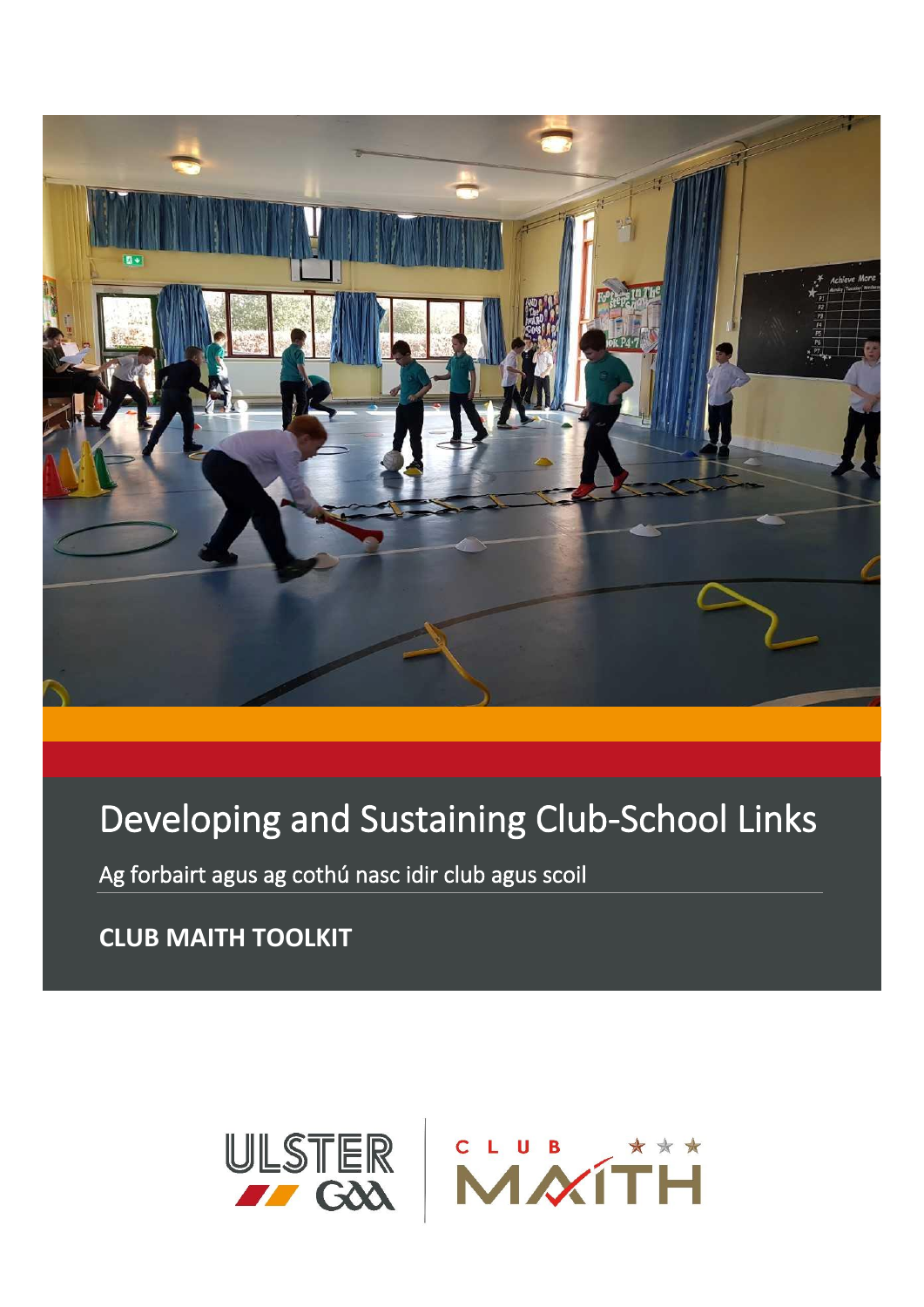# WHAT IS A CLUB SCHOOL LINK?

The phrase "Club-School links" is a term often used in strategic documents, grant applications and general discussion within Sports Development/PE and School Sport. It is also used in the both the Sport NI and Irish Sports Council and the National GAA. The phrase is becoming more common and there is a great need for schools and Clubs to work more closely together – if only just in communication!

Every child goes to school. The players the GAA will rely on over the next 20 years are all now at school. It's therefore absolutely vital that the GAA gets these children 'on board' as soon as possible ... and as effectively as possible!

Many young people take part in School sport, but there are fewer who take part in sporting activities outside of school. In addition, after they leave compulsory education most young people do not take part in any form of regular sport or physical activity at all. Establishing Club-School links gives young people the opportunity to continue participating in worthwhile sporting and physical activity throughout their lives. It allows youngsters to make the most of their experiences in both settings, to try out new sports and to feel comfortable in a Club setting. As a result, it makes them more likely to continue participating once they leave school.

# WHY SHOULD CLUBS LINK TO SCHOOLS?

- Some Schools don't even know what GAA Clubs are in their area: personal contact is the best way to promote your Club. Posters are not enough!
- Children are more likely to get involved if they know what they're dealing with. If they have already seen Club coaches in the familiar surroundings of their School, they are more likely to attend the Club! They will also of course already know the coach.
- Unless young people know where opportunities exist to take part in different Gaelic sports, they will never engage in them.
- Schools and Clubs can work together to promote opportunities for participating in Gaelic Games much more effectively

# WHO SHOULD BE INVOLVED?

- Children
- Parents
- School Staff (Principal, Teachers and Board of Governors)
- Physical Education Staff/PE Co-ordinators
- Club Coaches
- Club Coaching Officer
- Club School Liaison Officer
- Club Committee Members

# WHAT ARE THE BENEFITS OF FORMING A CLUB SCHOOL LINK?

Creating partnerships between Schools and Clubs helps to create continuity between the promotion of Gaelic sports in both the School and the Club. Creating Club-School links can create the following benefits:

## CLUB

- More young people involved in the Club.
- Increased participation levels in the Club.
- Opportunity to identify talent of the future.

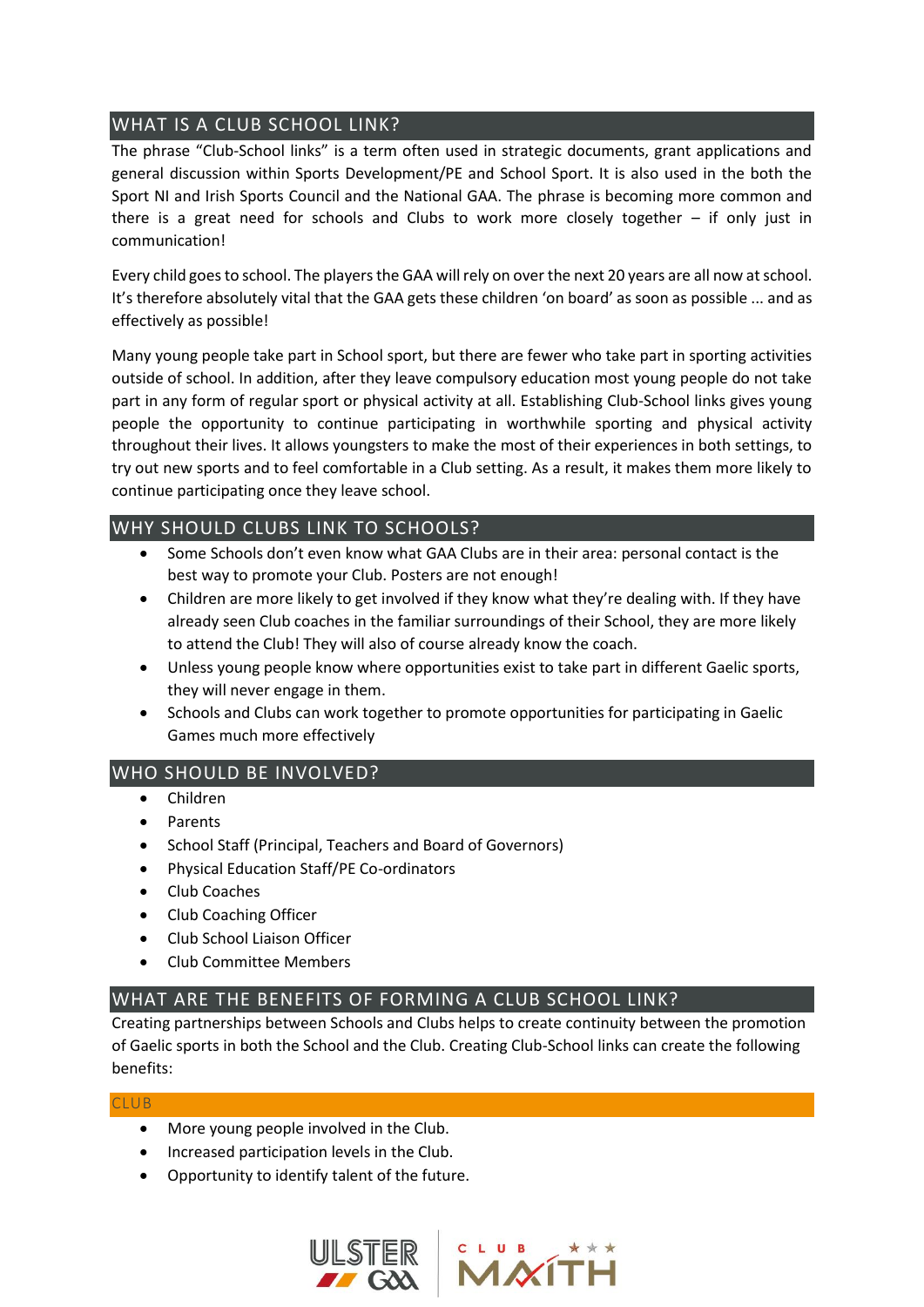- Potential access to School facilities and equipment.
- Raised profile of Gaelic Games in the community.
- Opening up Club access to wider community.
- Increase potential to recruit new volunteers for coaching, particularly parents.
- Pool of young leaders, coaches and officials of the future.
- A familiar, safe environment for the children.

## **SCHOOL**

- More active, and ultimately healthier, pupils.
- Raised profile of the club within the community.
- Increased funding opportunities.
- Community Links: social benefits.
- Pathways for sport: easy exit routes for children into ongoing involvement.
- Higher standard in school teams due to better coaching received by pupils.
- Recognition as an institution that supports development beyond the School environment.
- Support and assistance with extra-curricular teams/activities.
- Access to GAA facilities and resources.

## YOUNG PEOPLE

- Improved opportunities to access Gaelic Games in their local community.
- Opportunity for their talent to be identified and nurtured.
- Move confidently between School and Club opportunities to develop coaching and leadership skills.
- Understand how their experiences in School and at the Club complement each other.
- Recognise how the GAA prepares them for their involvement in Clubs at junior age and beyond.
- Introduction to a healthy living agenda
- Choose a Gaelic sport that is suited to them.

## HOW CAN CLUB-SCHOOL LINKS WORK?

The following list highlights some of the things that you can do to create and develop a Club-School link.

## CLUB

- Appoint someone to liaise with the school(s); School Liaison Officer.
- Establish a GAA notice board in the School that promotes Club activities and events.
- Run a competition at the School or between local feeder Schools in the community.
- Run a Club open day/fun day at the Club grounds for the School.
- Provide people to assist with extra-curricular activities.
- Link with the School's PE Co-ordinator.
- Run coaching sessions on the school site during term (with the Principals permission) encourage the children to get involved in Gaelic Games by promoting the time and venue of the Club youth programme.
- Tell the Schools about their pupils' achievements (e.g. in a School newsletter).
- Advise School of relevant events and activities that might attract children to the Club.
- Provide officials for School fixtures/ tournaments.
- Make regular School visits.
- Actively promote the idea of a Club member becoming a member of the Board of Governors.



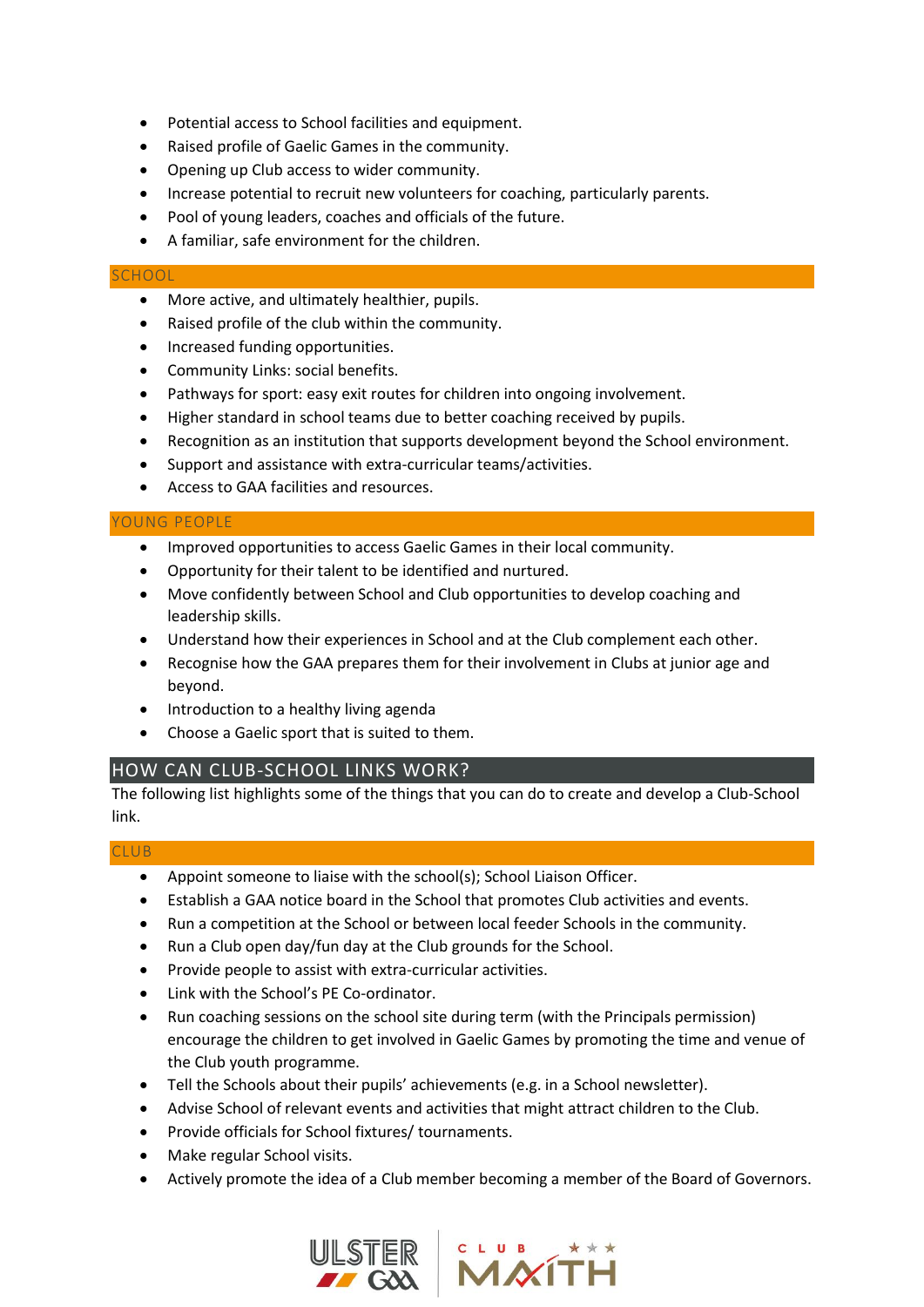- Offer the school the use of Club facilities for sports day or events.
- Invite local School staff and governors to Club events.
- Help fund the School's GAA work

## **SCHOOL**

- Promote the Club within the School by highlighting and promoting upcoming matches and events.
- Provide facilities by offering the School site for the Club to run sessions.
- Nominate a Club liaison representative to liaise with the Club's schools liaison officer.
- Distribute any promotional material that the Clubs may have.
- Invite Club coaches to speak about their Club in School assemblies/PTA meetings.
- Dedicate a notice board or other point of information to the Club.
- Provide advice to pupils about getting involved.
- Provide the Club with letters of support for funding applications.
- Regularly communicate local Club opportunities and information to parents.
- Encourage teachers to become qualified GAA Coaches.
- Help the Club in Scór and other cultural/ heritage work.
- It would help initially if a meeting takes place between the School and Club to develop an understanding of the Club-School links programme and to provide a mutual commitment to the way forward and the development of the link.
- A programme of regular meetings between the School and Club is a good way to review the effectiveness of the link.

# WHAT MAKES A CLUB-SCHOOL LINK EFFECTIVE AND SUCCESSFUL?

When a School and GAA Club are working well together, they:

- Put the children at the centre of everything.
- Talk to each other regularly.
- Communicate well with young people and parents.
- Respect each other.
- Have a shared vision and approach.
- Agree expectations and goals.
- Find ways of enabling young people to take part in Club activities.
- Build on what young people learn in both settings.
- Recognise, share & celebrate achievements
- Share and develop teaching and coaching expertise.
- Share facilities, equipment and resources.
- Understand the roles and responsibilities of other agencies that contribute to and support the Club-School link.
- Leave the children and each other- better than they found them!

# WHO ELSE CAN BE INVOLVED WITH DEVELOPING CLUB-SCHOOL LINKS?

Other organisations in the community can also be of value to Clubs. Each Local Council has a Sports Development or Leisure Services Department, which houses a number of Sports Development Officers. These Officers can support the Club in a number of ways:

- Keeping Clubs informed of wider sporting opportunities that are taking place locally.
- Providing training opportunities for coaches, administrators and other Club personnel.